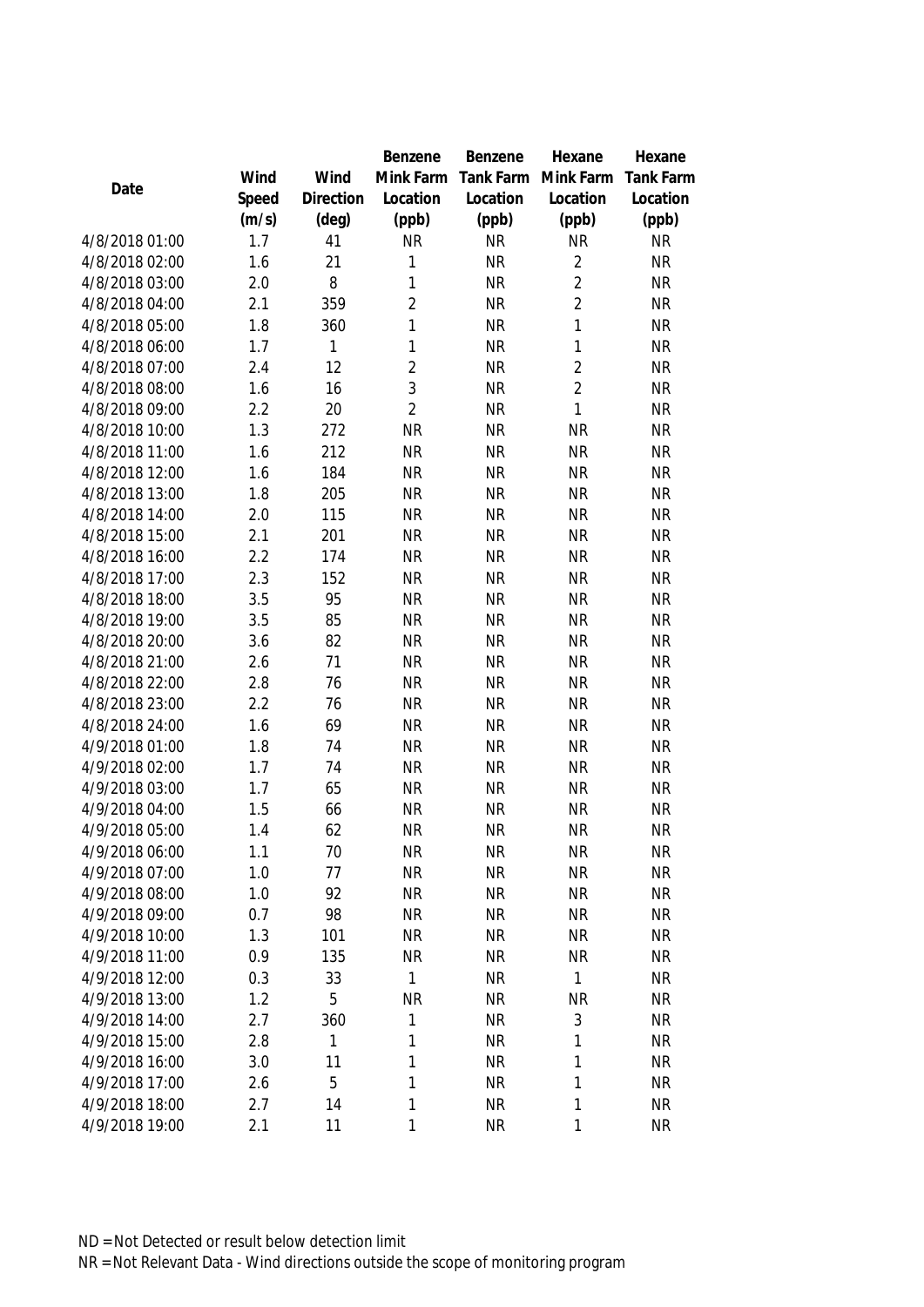|                                    |            |            | Benzene        | Benzene          | Hexane         | Hexane           |
|------------------------------------|------------|------------|----------------|------------------|----------------|------------------|
|                                    | Wind       | Wind       | Mink Farm      | <b>Tank Farm</b> | Mink Farm      | <b>Tank Farm</b> |
| Date                               | Speed      | Direction  | Location       | Location         | Location       | Location         |
|                                    | (m/s)      | (deg)      | (ppb)          | (ppb)            | (ppb)          | (ppb)            |
| 4/9/2018 20:00                     | 2.6        | 25         | 1              | <b>NR</b>        | 1              | <b>NR</b>        |
| 4/9/2018 21:00                     | 1.3        | 103        | <b>NR</b>      | <b>NR</b>        | <b>NR</b>      | <b>NR</b>        |
| 4/9/2018 22:00                     | 1.2        | 174        | <b>NR</b>      | 1                | <b>NR</b>      | 1                |
| 4/9/2018 23:00                     | 1.6        | 198        | <b>NR</b>      | 1                | <b>NR</b>      | 1                |
| 4/9/2018 24:00                     | 1.1        | 199        | <b>NR</b>      | 1                | <b>NR</b>      | 1                |
| 4/10/2018 01:00                    | 1.5        | 229        | <b>NR</b>      | 1                | <b>NR</b>      | 1                |
| 4/10/2018 02:00                    | 2.5        | 260        | 1              | 1                | 1              | 1                |
| 4/10/2018 03:00                    | 2.5        | 305        | $\overline{2}$ | <b>NR</b>        | 6              | <b>NR</b>        |
| 4/10/2018 04:00                    | 2.0        | 285        | $\overline{2}$ | <b>NR</b>        | 10             | <b>NR</b>        |
| 4/10/2018 05:00                    | 2.7        | 287        | $\overline{2}$ | <b>NR</b>        | 6              | <b>NR</b>        |
| 4/10/2018 06:00                    | 2.2        | 253        | 1              | 1                | $\overline{2}$ | $\mathbf{1}$     |
| 4/10/2018 07:00                    | 2.2        | 242        | 1              | 1                | 1              | 1                |
| 4/10/2018 08:00                    | 2.4        | 255        | 1              | 1                | 1              | 1                |
| 4/10/2018 09:00                    | 1.6        | 257        | 1              | 1                | $\overline{2}$ | 1                |
| 4/10/2018 10:00                    | 1.8        | 248        | 1              | 1                | 3              | 1                |
| 4/10/2018 11:00                    | 2.2        | 246        | 1              | 1                | $\overline{2}$ | 1                |
| 4/10/2018 12:00                    | 3.0        | 270        | 1              | 1                | 1              | 1                |
| 4/10/2018 13:00                    | 3.4        | 273        | 1              | 1                | $\overline{2}$ | 1                |
| 4/10/2018 14:00                    | 3.8        | 261        | 1              | 1                | 1              | 1                |
| 4/10/2018 15:00                    | 4.0        | 270        | 1              | 1                | $\overline{2}$ | 1                |
| 4/10/2018 16:00                    | 4.2        | 268        | 1              | 1                | 1              | 1                |
| 4/10/2018 17:00                    | 4.5        | 263        | 1              | 1                | 1              | 1                |
| 4/10/2018 18:00                    | 3.9        | 253        | 1              | 1                | 1              | 1                |
| 4/10/2018 19:00                    | 4.3        | 256        | 1              | 1                | 1              | 1                |
| 4/10/2018 20:00                    | 4.2        | 255        | 1              | 1                | 1              | 1                |
| 4/10/2018 21:00                    | 4.6        | 259        | 1              | 1                | 1              | 1                |
| 4/10/2018 22:00                    | 4.8        | 255        | 1              | 1                | 1              | 1                |
| 4/10/2018 23:00                    | 4.9        | 254        | 1              | 1                | 1              | 1                |
| 4/10/2018 24:00                    | 3.7        | 236        | 1              | 1                | 1              | 1                |
| 4/11/2018 01:00                    | 3.4        | 189        | <b>NR</b>      | 1                | <b>NR</b>      | 1                |
| 4/11/2018 02:00                    | 3.6        | 177        | <b>NR</b>      | 1                | <b>NR</b>      | 1                |
| 4/11/2018 03:00                    | 3.9        | 187        | <b>NR</b>      | 1                | <b>NR</b>      | 1                |
| 4/11/2018 04:00                    | 4.5        | 198        | <b>NR</b>      | 1                | <b>NR</b>      | 1                |
| 4/11/2018 05:00                    | 4.5        | 199        | <b>NR</b>      | 1                | <b>NR</b>      | 1                |
| 4/11/2018 06:00                    | 4.7        | 202        | <b>NR</b>      | 1                | <b>NR</b>      | 1                |
| 4/11/2018 07:00                    | 4.1        | 205        | <b>NR</b>      | 1                | <b>NR</b>      | 1                |
| 4/11/2018 08:00                    | 4.1        | 208        | <b>NR</b>      | 1                | <b>NR</b>      | 1                |
| 4/11/2018 09:00                    | 5.5        | 220        | <b>NR</b>      | 1                | <b>NR</b>      | 1                |
| 4/11/2018 10:00<br>4/11/2018 11:00 | 4.5        | 238        | 1              | 1                | 1              | 1                |
| 4/11/2018 12:00                    | 4.5<br>4.2 | 246<br>261 | 1<br>1         | 1<br>1           | 1<br>1         | 1<br>1           |
| 4/11/2018 13:00                    | 3.8        | 259        | 1              | 1                | 1              | $\mathbf{1}$     |
| 4/11/2018 14:00                    | 3.6        | 247        | 1              | 1                | 1              | $\mathbf{1}$     |
|                                    |            |            |                |                  |                |                  |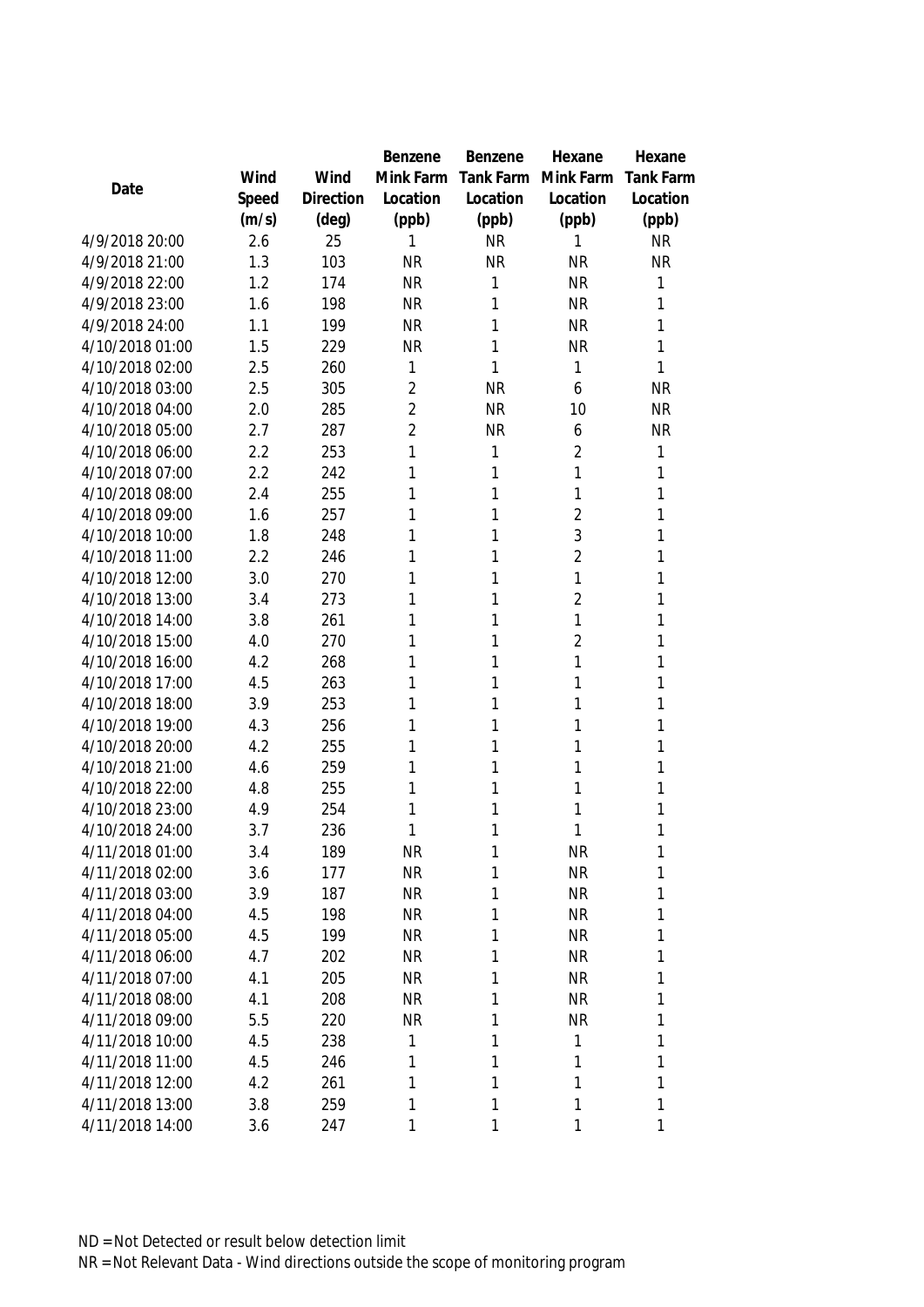|                 |       |           | Benzene        | Benzene   | Hexane         | Hexane         |
|-----------------|-------|-----------|----------------|-----------|----------------|----------------|
|                 | Wind  | Wind      | Mink Farm      | Tank Farm | Mink Farm      | Tank Farm      |
| Date            | Speed | Direction | Location       | Location  | Location       | Location       |
|                 | (m/s) | (deg)     | (ppb)          | (ppb)     | (ppb)          | (ppb)          |
| 4/11/2018 15:00 | 3.4   | 228       | <b>NR</b>      | 1         | <b>NR</b>      | 1              |
| 4/11/2018 16:00 | 2.7   | 251       | 1              | 1         | 1              | 1              |
| 4/11/2018 17:00 | 2.4   | 229       | <b>NR</b>      | 1         | <b>NR</b>      | $\mathbf{1}$   |
| 4/11/2018 18:00 | 2.8   | 199       | <b>NR</b>      | 1         | <b>NR</b>      | $\mathbf{1}$   |
| 4/11/2018 19:00 | 3.7   | 179       | <b>NR</b>      | 1         | <b>NR</b>      | $\mathbf{1}$   |
| 4/11/2018 20:00 | 3.0   | 71        | <b>NR</b>      | <b>NR</b> | <b>NR</b>      | <b>NR</b>      |
| 4/11/2018 21:00 | 3.4   | 79        | <b>NR</b>      | <b>NR</b> | <b>NR</b>      | <b>NR</b>      |
| 4/11/2018 22:00 | 2.5   | 77        | <b>NR</b>      | <b>NR</b> | <b>NR</b>      | <b>NR</b>      |
| 4/11/2018 23:00 | 3.4   | 109       | <b>NR</b>      | <b>NR</b> | <b>NR</b>      | <b>NR</b>      |
| 4/11/2018 24:00 | 4.4   | 161       | <b>NR</b>      | <b>NR</b> | <b>NR</b>      | <b>NR</b>      |
| 4/12/2018 01:00 | 4.6   | 181       | <b>NR</b>      | 1         | <b>NR</b>      | 1              |
| 4/12/2018 02:00 | 3.6   | 211       | <b>NR</b>      | 1         | <b>NR</b>      | $\mathbf{1}$   |
| 4/12/2018 03:00 | 3.9   | 212       | <b>NR</b>      | 1         | <b>NR</b>      | $\mathbf{1}$   |
| 4/12/2018 04:00 | 4.7   | 195       | <b>NR</b>      | 1         | <b>NR</b>      | $\mathbf{1}$   |
| 4/12/2018 05:00 | 5.1   | 201       | <b>NR</b>      | 1         | <b>NR</b>      | $\mathbf{1}$   |
| 4/12/2018 06:00 | 5.2   | 212       | <b>NR</b>      | 1         | <b>NR</b>      | $\mathbf{1}$   |
| 4/12/2018 07:00 | 6.2   | 217       | <b>NR</b>      | 1         | <b>NR</b>      | $\mathbf{1}$   |
| 4/12/2018 08:00 | 7.7   | 221       | <b>NR</b>      | 1         | <b>NR</b>      | 1              |
| 4/12/2018 09:00 | 8.8   | 225       | NoData         | NoData    | NoData         | NoData         |
| 4/12/2018 10:00 | 7.9   | 240       | NoData         | NoData    | NoData         | NoData         |
| 4/12/2018 11:00 | 7.9   | 254       | $\mathbf{1}$   | 1         | 1              | $\overline{2}$ |
| 4/12/2018 12:00 | 6.3   | 259       | 1              | 1         | 1              | 1              |
| 4/12/2018 13:00 | 5.1   | 276       | 1              | <b>NR</b> | 1              | <b>NR</b>      |
| 4/12/2018 14:00 | 4.6   | 287       | 1              | <b>NR</b> | $\overline{2}$ | <b>NR</b>      |
| 4/12/2018 15:00 | 4.0   | 291       | 1              | <b>NR</b> | 1              | NR             |
| 4/12/2018 16:00 | 2.9   | 321       | 1              | <b>NR</b> | 6              | <b>NR</b>      |
| 4/12/2018 17:00 | 3.3   | 30        | $\overline{2}$ | <b>NR</b> | 9              | NR             |
| 4/12/2018 18:00 | 4.4   | 68        | <b>NR</b>      | <b>NR</b> | <b>NR</b>      | <b>NR</b>      |
| 4/12/2018 19:00 | 4.9   | 57        | <b>NR</b>      | <b>NR</b> | <b>NR</b>      | <b>NR</b>      |
| 4/12/2018 20:00 | 4.6   | 66        | <b>NR</b>      | <b>NR</b> | <b>NR</b>      | NR             |
| 4/12/2018 21:00 | 4.6   | 65        | <b>NR</b>      | <b>NR</b> | <b>NR</b>      | <b>NR</b>      |
| 4/12/2018 22:00 | 4.7   | 60        | <b>NR</b>      | <b>NR</b> | <b>NR</b>      | <b>NR</b>      |
| 4/12/2018 23:00 | 4.3   | 56        | <b>NR</b>      | <b>NR</b> | <b>NR</b>      | <b>NR</b>      |
| 4/12/2018 24:00 | 4.9   | 50        | <b>NR</b>      | <b>NR</b> | <b>NR</b>      | <b>NR</b>      |
| 4/13/2018 01:00 | 4.3   | 55        | <b>NR</b>      | <b>NR</b> | <b>NR</b>      | <b>NR</b>      |
| 4/13/2018 02:00 | 4.0   | 55        | <b>NR</b>      | <b>NR</b> | <b>NR</b>      | <b>NR</b>      |
| 4/13/2018 03:00 | 3.8   | 59        | <b>NR</b>      | <b>NR</b> | <b>NR</b>      | <b>NR</b>      |
| 4/13/2018 04:00 | 4.5   | 49        | <b>NR</b>      | <b>NR</b> | <b>NR</b>      | <b>NR</b>      |
| 4/13/2018 05:00 | 4.2   | 48        | <b>NR</b>      | <b>NR</b> | <b>NR</b>      | <b>NR</b>      |
| 4/13/2018 06:00 | 4.2   | 47        | <b>NR</b>      | <b>NR</b> | <b>NR</b>      | <b>NR</b>      |
| 4/13/2018 07:00 | 3.5   | 51        | <b>NR</b>      | <b>NR</b> | <b>NR</b>      | NR             |
| 4/13/2018 08:00 | 3.1   | 49        | <b>NR</b>      | <b>NR</b> | <b>NR</b>      | <b>NR</b>      |
| 4/13/2018 09:00 | 3.2   | 44        | <b>NR</b>      | <b>NR</b> | <b>NR</b>      | <b>NR</b>      |